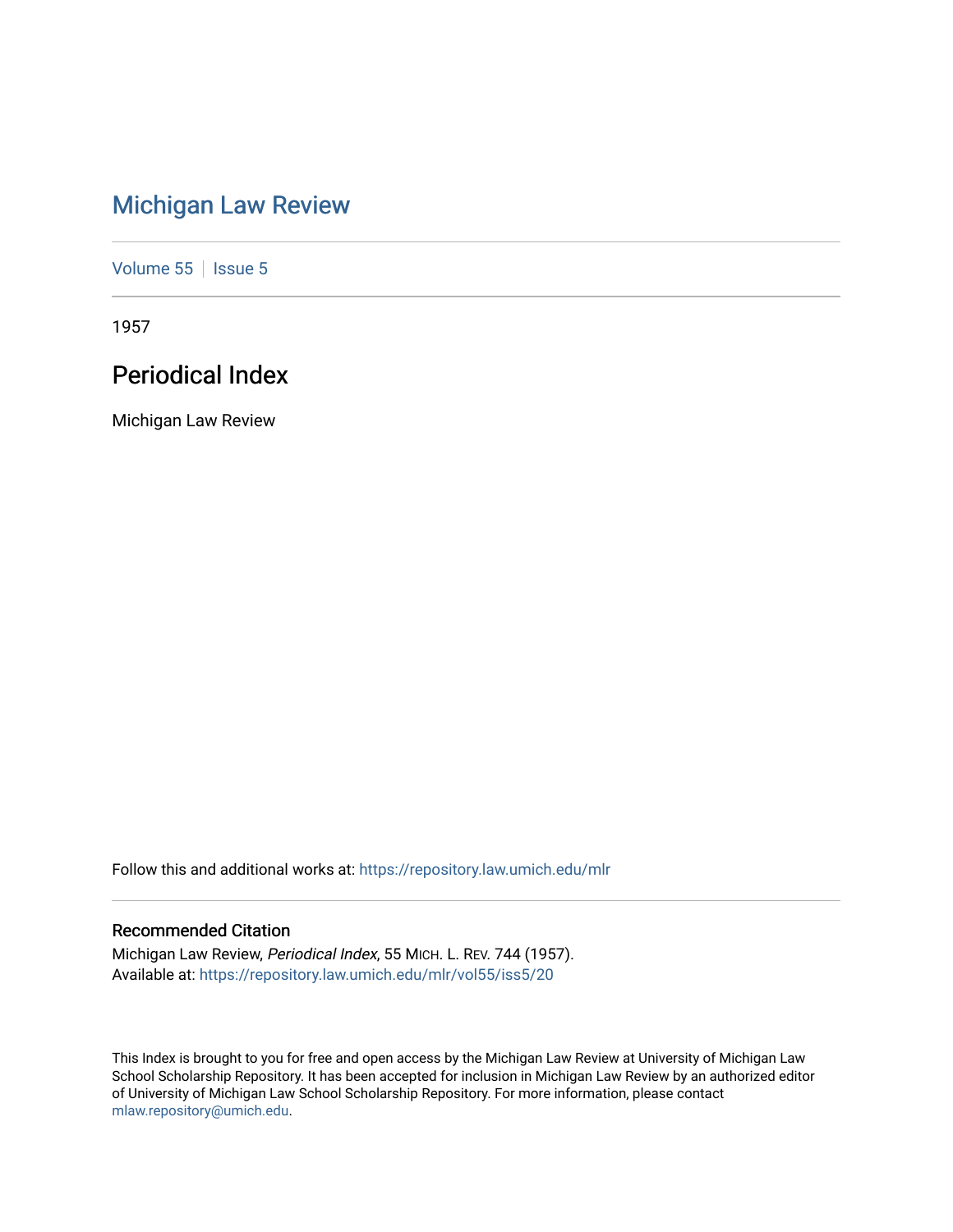# PERIODICAL INDEX

This index includes *articles, comments* and some of the longer *notes* which have appeared in leading law reviews since the publication of the last issue of this *Review.*  (a) indicates a leading article.

#### .ADMINISTRATIVE LAW

Diversification and the public interest: administrative responsibility of the FCC. 66 Yale L. J. 365-396 (Jan.).

#### **ADMIRALTY**

A decade in the development of the warranty of seaworthiness. 32 N.Y. Univ. L. Rev. 173-185 (Jan.).

#### .ADVOCACY

The dialectic of advocacy. (a) Elijah Adlow. 36 Bost. Univ. L. Rev. 579-586 (Fall).

#### .ANTrrnusr Acrs

Cost justification under the Robinson-Patman act-the FTC advisory committee's report. (a) Harry L. Shniderman. 25 Univ. Cin. L. Rev. 389-426 (Fall).

#### ANTITRUsr LAW

Antitrust bugbears: substitute productsoligopoly. (a) Philip Marcus. 105 Univ. Pa. L. Rev. 185-212 (Dec.).

The shareholder's role in intracorporate policing of the antitrust laws. 66 Yale L. J. 413-426 (Jan.).

The significance of oligopoly in acquisition and exclusive dealing situations under the Clayton act. (a) Charles E. Stewart, Jr. and E. Deane Turner. 25 Univ. Cin. L. Rev. 427-464 (Fall).

United States v. Du Pont: a new concept in monopoly. 25 Univ. Cin. L. Rev. 500- 518 (Fall).

#### .APPELLATE PRACTICE

The practical way to prepare a case for an appellate court. (a) Campbell Palmer, III. 59 W. Va. L. Rev. 56-70 (Dec.).

#### **BANKRUPTCY**

Union retirement and welfare plans: employer contributions as "wages" under section 64a (2) of the bankruptcy act. 66 Yale L. J. 449-461 (Jan.).

#### BOYCOTTS

See *Constitutional Law.* 

#### CIVIL PROCEDURE

Compulsory joinder of parties in civil actions: II. (a) John W. Reed. [Part I appeared in 55 Mich. L. Rev. 327-374 (Jan.).] 55 Mich. L. Rev. 483-538 (Feb.).

#### CIVIL RESPONSIBILITY

Motor vehicle financial security act of 1956: New York's answer. 32 N.Y. Univ. L. Rev. 147-173 (Jan.).

#### COMMERCIAL LAW

See *Trading Stamps.* 

# CONSTITUTIONAL LAW

See also *Judicial Review, Schools and School Districts, Trade Regulation .* 

Methodology and criteria in due process adjudication-a survey and criticism. (a) Sanford H. Kadish. 66 Yale L. J. 319-363 (Jan.).

"State action" and the Girard estate case. (a) Hershel Shanks. 105 Univ. Pa. L. Rev. 213-240 (Dec.).

The common-law and constitutional status of anti-discrimination boycotts. 66 Yale L. J. 397-412 (Jan.).

#### CRIMINAL LAW

An evaluation of the homosexual offender. (a) Bernard C. Glueck, Jr. 41 Minn. L. Rev. 187-210 (Jan.).

Felony murder as a first degree offense: an anachronism retained. 66 Yale L. J. 427-435 (Jan.).

West Virginia habitual criminal law. (a) Londo H. Brown. 59 W. Va. L. Rev. 30-55 (Dec.).

#### EVIDENCE

See also *Jurors and Juries.* 

Evidence-search and seizure-standing to suppress evidence obtained by unconstitutional search and seizure. 55 Mich. L. Rev. 567-581 (Feb.).

FEDERAL COMMUNICATIONS COMMISSION See *Administrative Law.* 

#### FEDERAL PUBLIC WORKS

Bonds of contractors on federal public works-the Miller act. (a) Austin T. Stickells. 36 Bost. Univ. L. Rev. 499-550 (Fall).

#### INFANTS

Tort and contract liability of the infant in New England. 36 Bost. Univ. L. Rev. 600-621 (Fall).

#### JUDICIAL REVIEW

Judicial review in Europe. (a) Gottfried Dietze. 55 Mich. L. Rev. 539-566 (Feb.).